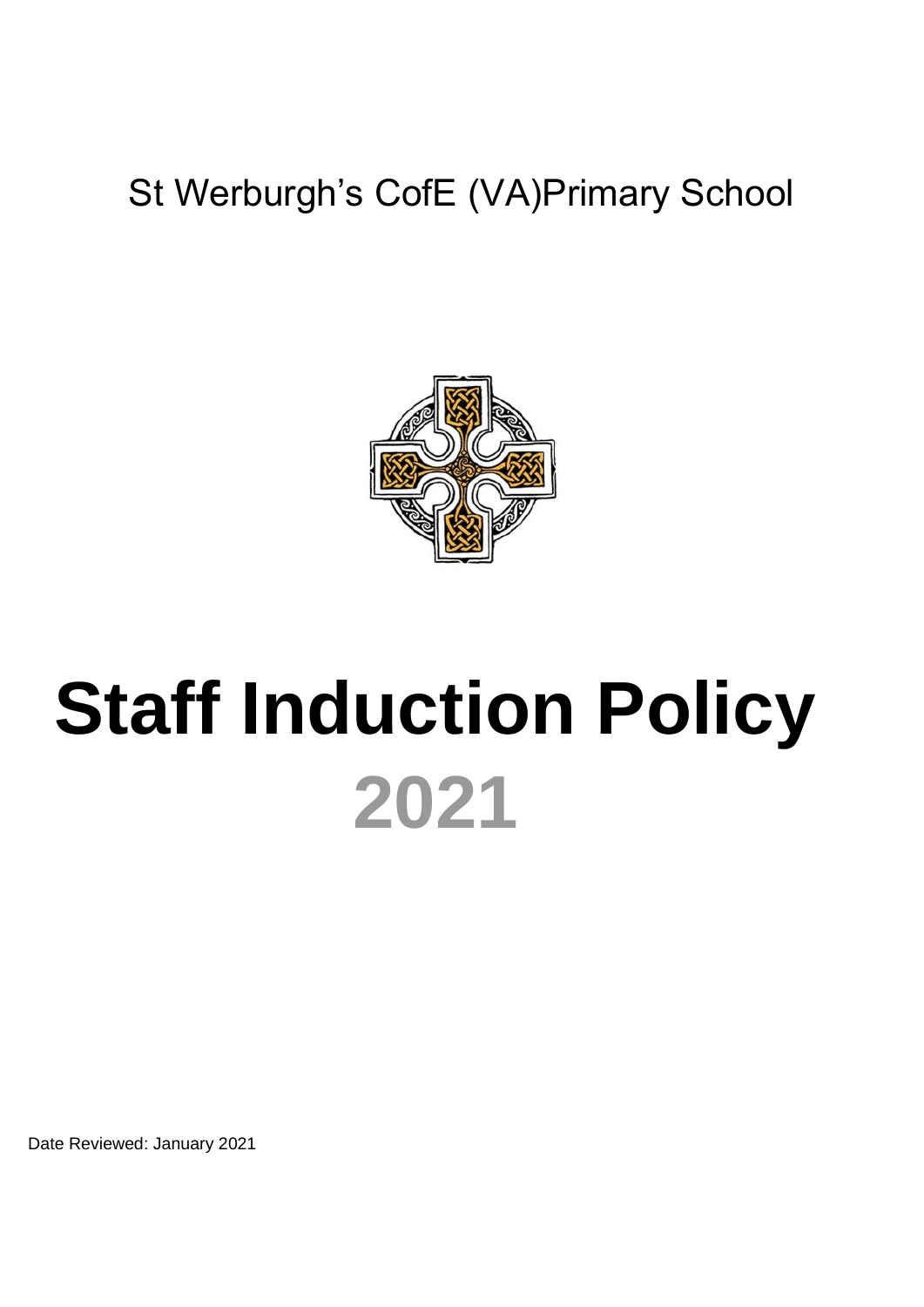This policy applies to all new school staff who will receive an induction program which will include appropriate information, training, observation, and mentoring.

The first weeks and months are vital to the success of any appointment. The arrangements made for introducing a new member of staff to the duties of the post, and to the school as a whole, provide the foundation for successful contribution to the school. The induction process is designed to help new staff become familiar with the requirements of their position and learn about the school culture, ethos, priorities aims and working practices effectively and efficiently so that they become knowledgeable and confident as quickly as possible.

The induction process may be linked to NQT Induction requirements and probationary periods for support staff, as appropriate.

The induction process should:

- Provide information and training on the school's policies and procedures
- Provide Child Protection information including outlining responsibilities
- Enable the staff member to contribute to improving and developing the overall effectiveness of the school, raising pupil achievement, and meeting the needs of pupils, parents and the wider community
- Contribute to the colleague's sense of job satisfaction and personal achievement
- Explain the school's Code of Conduct to ensure that all staff new to the school understand what is expected of them at the school and gain support to achieve those expectation
- Identify and address any specific training needs

The induction process may include:

- A meeting with the Learning Mentor or senior member of staff
- Signposting to the list of essential policies on the website signing that these have been read
- Receiving copies of essential documents relating to role
- Explanation of help and support available
- Details of other relevant individuals with responsibility for induction e.g. the IT technician to offer logins etc, the designated mentor or supervisor

The Learning Mentor is responsible for the overall management and organisation of induction of new teacher employees and support staff

The School Business Manager is responsible for the overall management and induction of new admin staff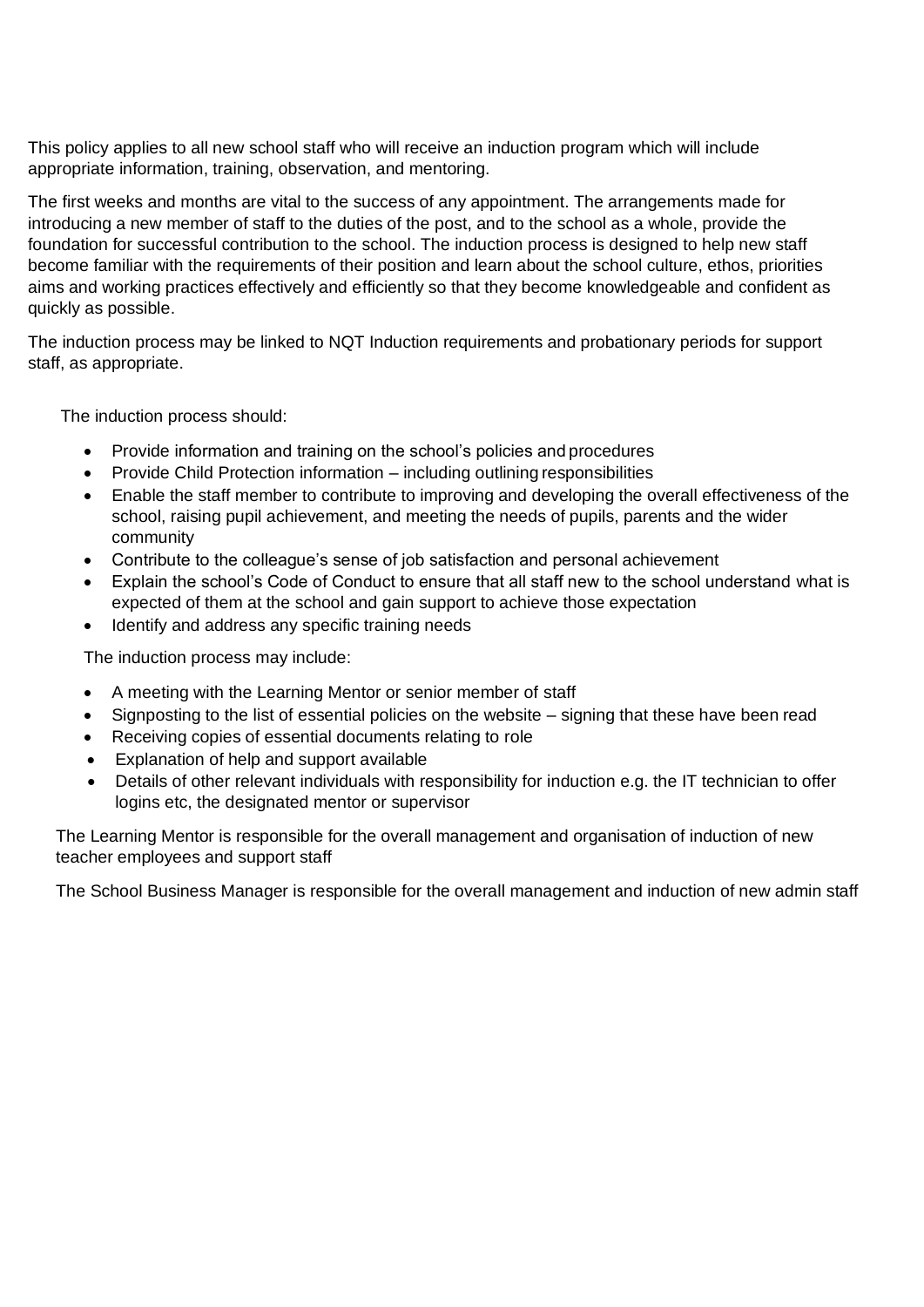#### **The person responsible for induction should:**

- Ensure that a new member of staff is made welcome
- Ensure that immediate needs are identified before taking up the position where possible
- Provide, if appropriate, a tour of the school and information about facilities, answering questions and giving practical advice
- Introduce key personnel
- Ensure that an Induction Program is provided, delivered and evaluated.

They should ensure that an induction is provided personally, or by the line manager or mentor, or another person with delegated responsibility and is tailored to each individual. All new staff will be given appropriate induction advice, training over a period of time and as necessary. Areas which should be considered are set out below. These are not intended to be exhaustive and careful consideration should be given in relation to each post and the experience of the post holder.

- Safeguarding children and child protection information
- Health and safety procedures
- Fire and emergency procedures
- First aid
- Code of Conduct
- Staff Handbook,
- School Website
- Policy documents
- Assessment advice, recording, reporting, resources and procedures
- Information on whole school and year group data, including SEN
- School administrative systems and procedures (for admin staff)
- details of help and support available
- designated mentor or supervisor

#### T**he new member of staff should:**

- Build on strengths, skills, understanding and knowledge
- Keep records to support their professional development
- Attend relevant courses

#### **St Werburgh's CofE (VC) Primary**

**School** 

#### **New Staff Induction Checklist**

|                                                                       | <b>Date</b> | <b>Comments</b> |
|-----------------------------------------------------------------------|-------------|-----------------|
| Welcome and introduction                                              |             |                 |
| $\triangleright$ Inform all staff of arrival of new employee and role |             |                 |
| > Allocate Team Leader/Line Manager                                   |             |                 |
| $\triangleright$ Distribute induction programme to relevant staff     |             |                 |
| Welcome new employee and introduce to staff<br>➤                      |             |                 |
| $\triangleright$ Give important diary dates/school calendar           |             |                 |